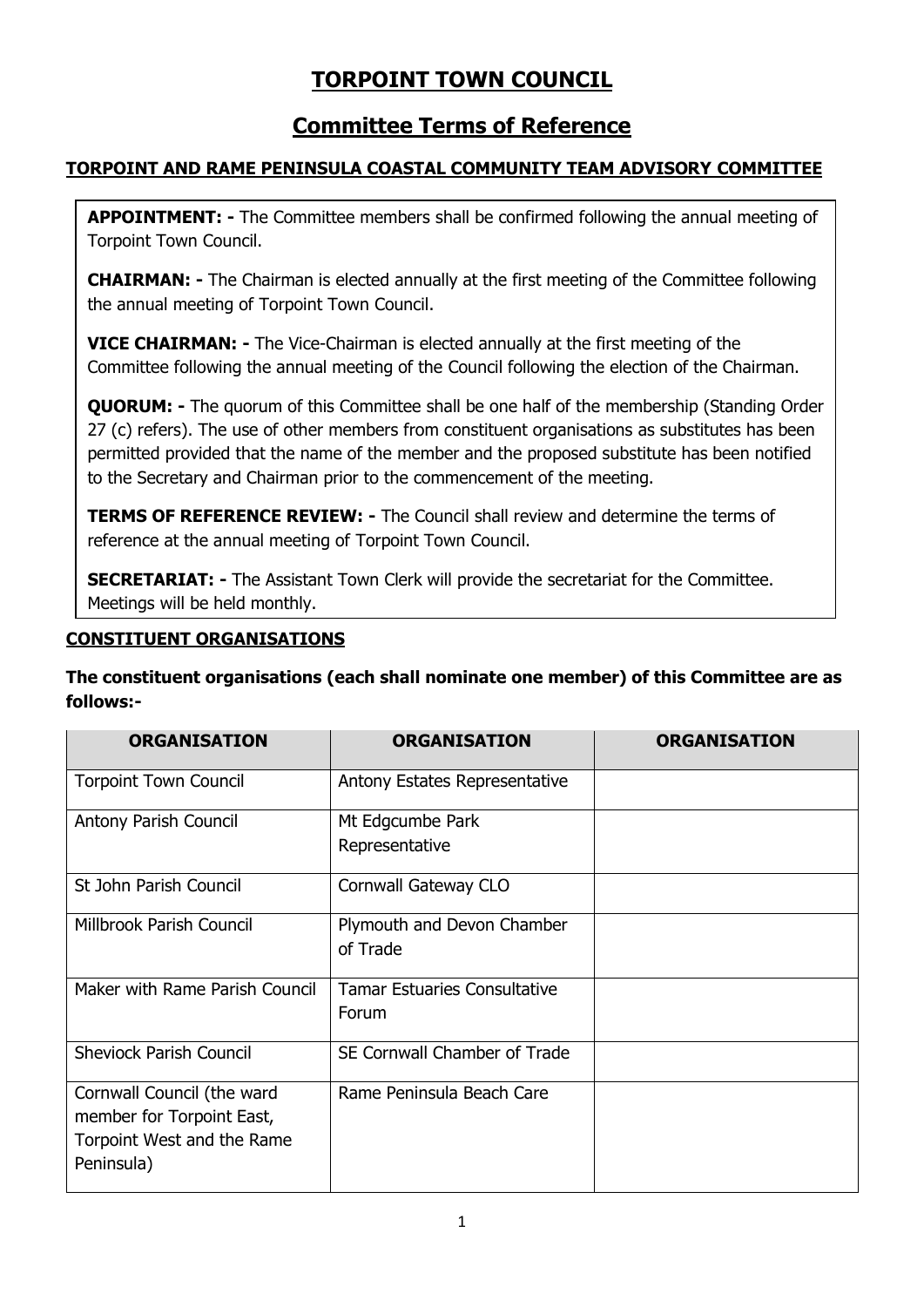Membership will be open to further organisations as required, on invitation from Torpoint Town Council.

## **Scheme of Delegation:-**

## **Decisions made by this Committee serve as recommendations to Torpoint Town Council save the following exception:-**

To offer support for projects originating from constituent organisations that have no financial or legal impact on Torpoint Town Council.

#### **Financial Decisions:-**

Delegated authority is given to officers of Torpoint Town Council to incur expenditure within the following constraints

- a) That the expenditure incurred is within budgetary constraints as approved by Torpoint Town Council and reported to the next convened meeting of Torpoint Town Council.
- b) That all expenditure incurred complies with delegation and conditions contained within the Torpoint Town Council Financial Regulations.

Where matters have been delegated for approval, it shall comply with all Council's policies, protocols, systems and procedures including Standing Orders and Financial Regulations and any other statute within legislation.

#### **Purpose** –

The main purpose of the Advisory Committee is to oversee the preparation of an Economic Plan for Torpoint and the Rame Peninsula ensuring that all issues are addressed properly with high levels of business and community engagement to maximise the potential that the Plan will be fully delivered in the long term.

#### **Key Roles of the Advisory Committee (all the roles below are in compliance with the Scheme of Delegation)**

- 1. To engage a contractor to undertake the development of an Economic Plan for Torpoint and the Rame Peninsula.
- 2. To ensure that the key tasks are carried out and milestones are met.
- 3. To establish Project Teams (working groups) as necessary to help further the development of the economic plan.
- 4. To encourage and strengthen links between key organisations and ensure they are informed of the work of the Project Teams and progress with the Economic Plan.
- 5. To commission specific areas of evidence and analysis as required.
- 6. To provide strategic assistance and advice to the Project Teams in the production of the Economic Plan.
- 7. To promote the objectives of the Economic Plan for Torpoint and the Rame Peninsula.
- 8. To prepare a final draft plan for approval by Cornwall Council and Torpoint Town Council prior to submission to the Department for Communities and Local Government by  $31<sup>st</sup>$  January 2016.
- 9. To act as the public face and principal contacts with the local communities for the Economic Plan.

## **Aims**

- 1. To prepare an Economic Plan that reflects the wishes and aspirations of the local community.
- 2. To bring together appropriate local expertise and facilitate joint business and community working in developing the Economic Plan for Torpoint and the Rame Peninsula.